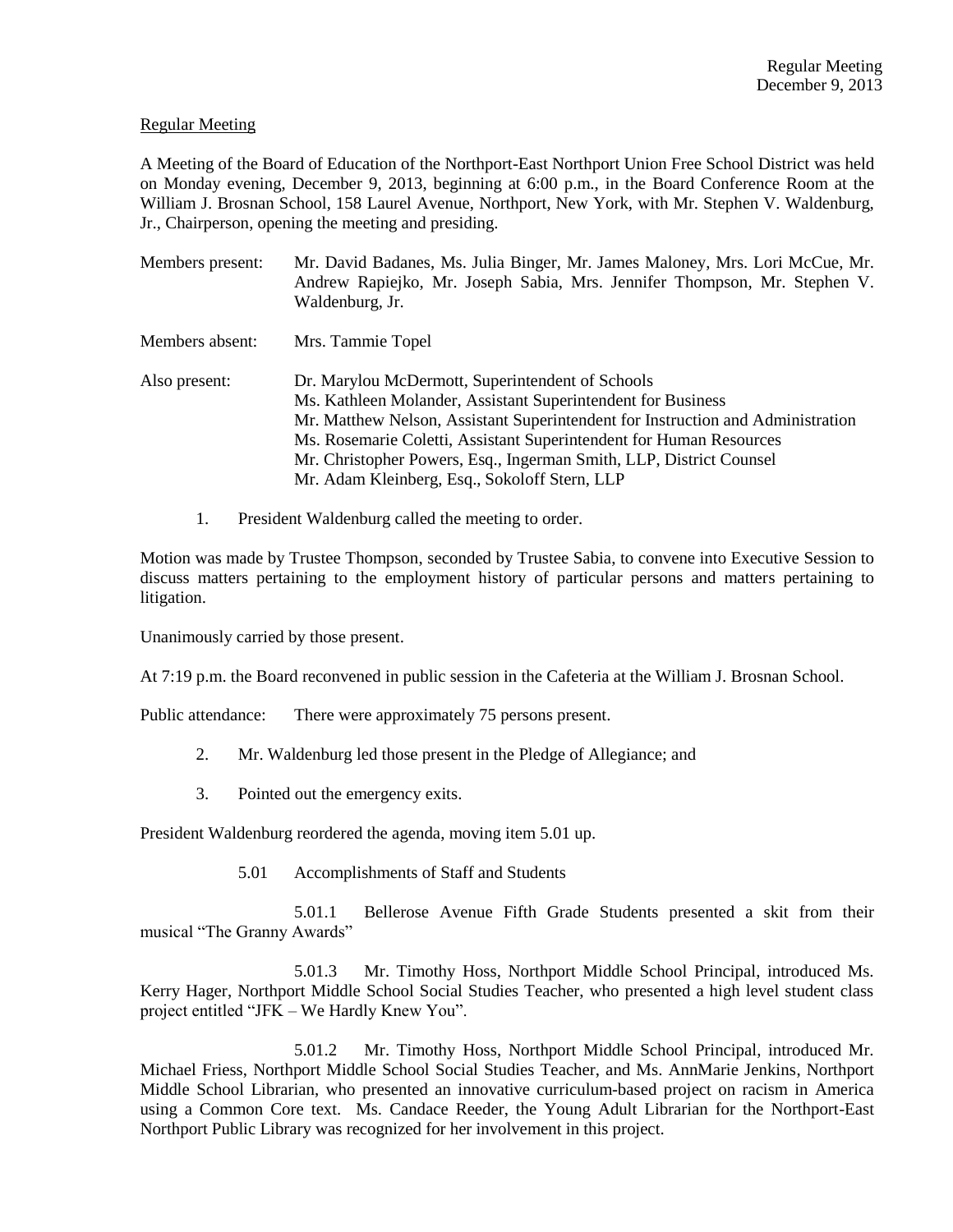Motion was made by Trustee Sabia, seconded by Trustee McCue, to approve all items under 4.

- 4. APPROVAL OF MINUTES
	- 4.01 Minutes
		- 4.01.1 Regular Meeting, November 4, 2013
		- 4.01.2 Public Work Session, November 18, 2013

Unanimously carried by those present.

### 5. SPECIAL REPORTS/ANNOUNCEMENTS FROM THE SUPERINTENDENT

5.02 For Information: Upcoming Meetings

President Waldenburg reviewed the upcoming Board meetings of January  $13<sup>th</sup>$  and January  $27<sup>th</sup>$ .

6. COMMUNICATIONS

There were no communications requiring Board action.

### 7. PUBLIC PARTICIPATION

Name Comment Nora Beck Asked what the process is for students "opting" out of tests. Norwood PTA

Mr. Matt Nelson, Assistant Superintendent for Instruction and Administration, stated that there is no procedure for opting out of required state tests. The students are not punished for not taking the test. The students must sit with the test and are not given an alternative instructional assignment. Mr. Nelson stated that if the District does not participate it will have a hard time saying that it objects to the testing. Mr. Nelson noted that the tests are used to see where a student is struggling and where instructional needs are.

There was a discussion of academic intervention services, student state test scores, NWEA testing, student growth and monitoring, and the annual professional performance review.

### 8. SUPERINTENDENT'S REPORT, GENERAL – FOR BOARD ACTION

Motion was made by Trustee McCue, seconded by Trustee Sabia, to approve all items under 8.

8.01 Personnel Action Report, dated December 9, 2013, attached and made part of the official minutes.

8.02 Schedule J – Committee on Special Education, dated December 9, 2013, attached and made part of the official minutes

Vote on Trustee McCue's motion to approve all items under 8.0 was unanimously carried by those present.

At 8:35 p.m., motion was made by Trustee Badanes, seconded by Trustee Sabia, to convene into Executive Session to discuss agenda item 9.18, an agreement between the District and the parents of a Special Education Student.

Unanimously carried by those present.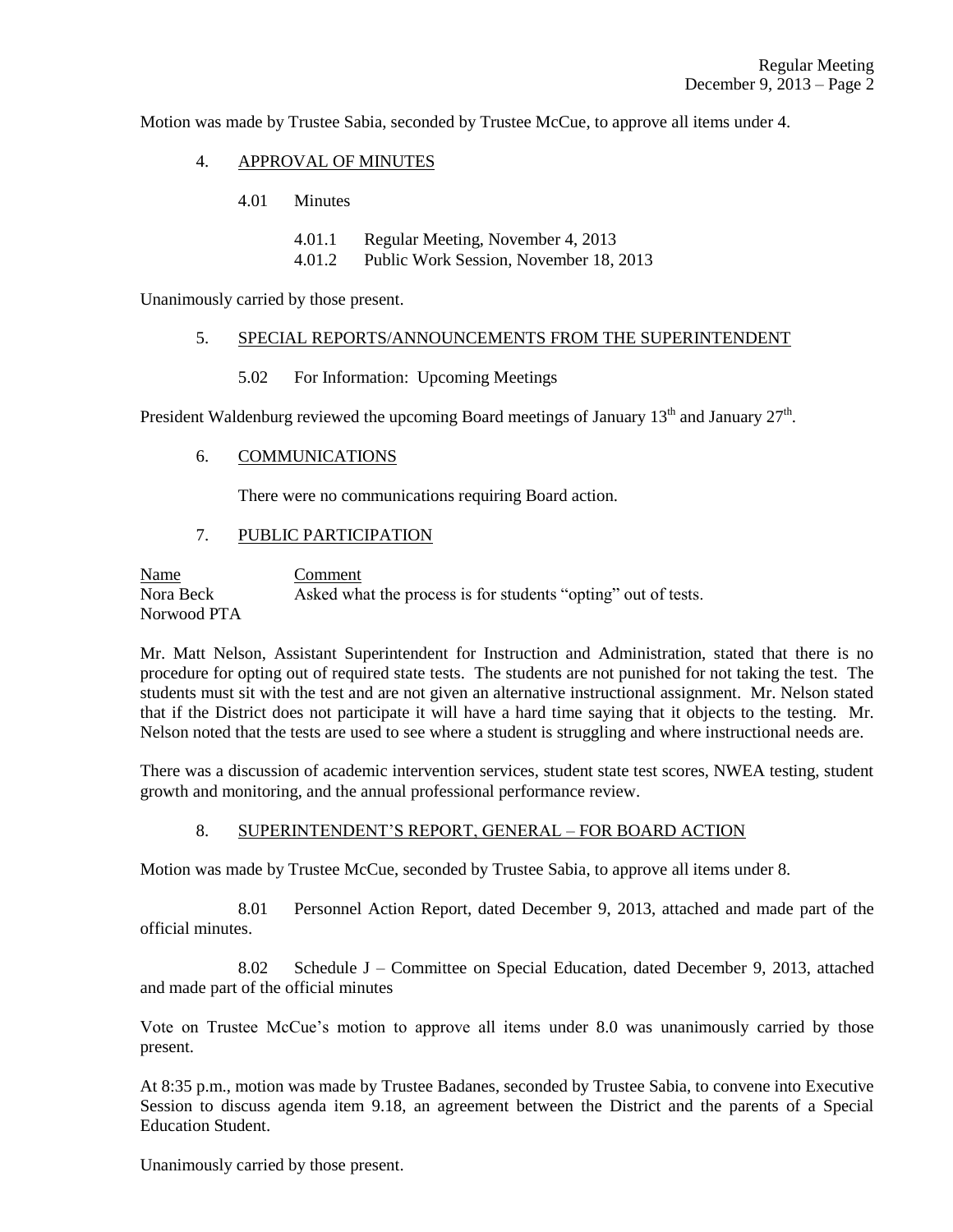At 8:39 p.m. the Board reconvened in public session.

Motion was made by Trustee Badanes, seconded by Trustee Maloney, to approve all items under 9.0 with the exception of severed item 9.21

# 9. SUPERINTENDENT'S REPORT, FINANCIAL – FOR BOARD ACTION

9.01 Taking specified action on the following BIDS:

EDUCATIONAL 9.01.1 AWARD: Hardcover and Paperback Books 9.01.2 AWARD: Kindergarten through Fifth Grade Supplies

BUILDINGS & GROUNDS 9.01.3 AWARD: Hardware & Automotive Parts and Service

9.02 Approving the following donations to the District:

9.02.1 A 1973 upright Steinway Piano from Mr. Michael Hoss, value estimated by the donor to be approximately \$1,000.00

9.02.2 \$25.00 from the Twiss Family, \$100.00 from P. Clark, and \$25.00 from Lillian and Franklin LaBarbara to the Robert and Marjorie Krueger Scholarship

9.03 Approving annual membership dues in the New York State School Boards Association in the amount of \$11,546.00 for 2014

9.04 Approving the following resolution:

"WHEREAS, Eagle Scout John Paul Stevenson has designed and built two picnic tables along with the help of his fellow Eagle Scouts;

WHEREAS, John Paul Stevenson has generously offered to donate the two picnic tables and their installation at the Pulaski Road School to the School District; and

WHEREAS the School District desires to accept John Paul Stevenson's donation;

NOW, THEREFORE, BE IT RESOLVED that the School District, without consideration, accepts the gift of two picnic tables and their installation from Eagle Scout John Paul Stevenson"

9.05 Approving the following resolution:

"RESOLVED, that the Board of Education accept the donation of \$66.00 toward the purchase of supplies for Bellerose Avenue Elementary School and increase the 2013-14 budget code A2110.5030.17.0200 by \$66.00 for this purpose.

RESOLVED, that the Board of Education hereby approves an increase in the revenue code A2705 of the 2013-14 budget by \$66.00 with the understanding that this increase in revenue is the result of Bellerose Avenue Elementary School's participation in the Target Take Charge of Education Program."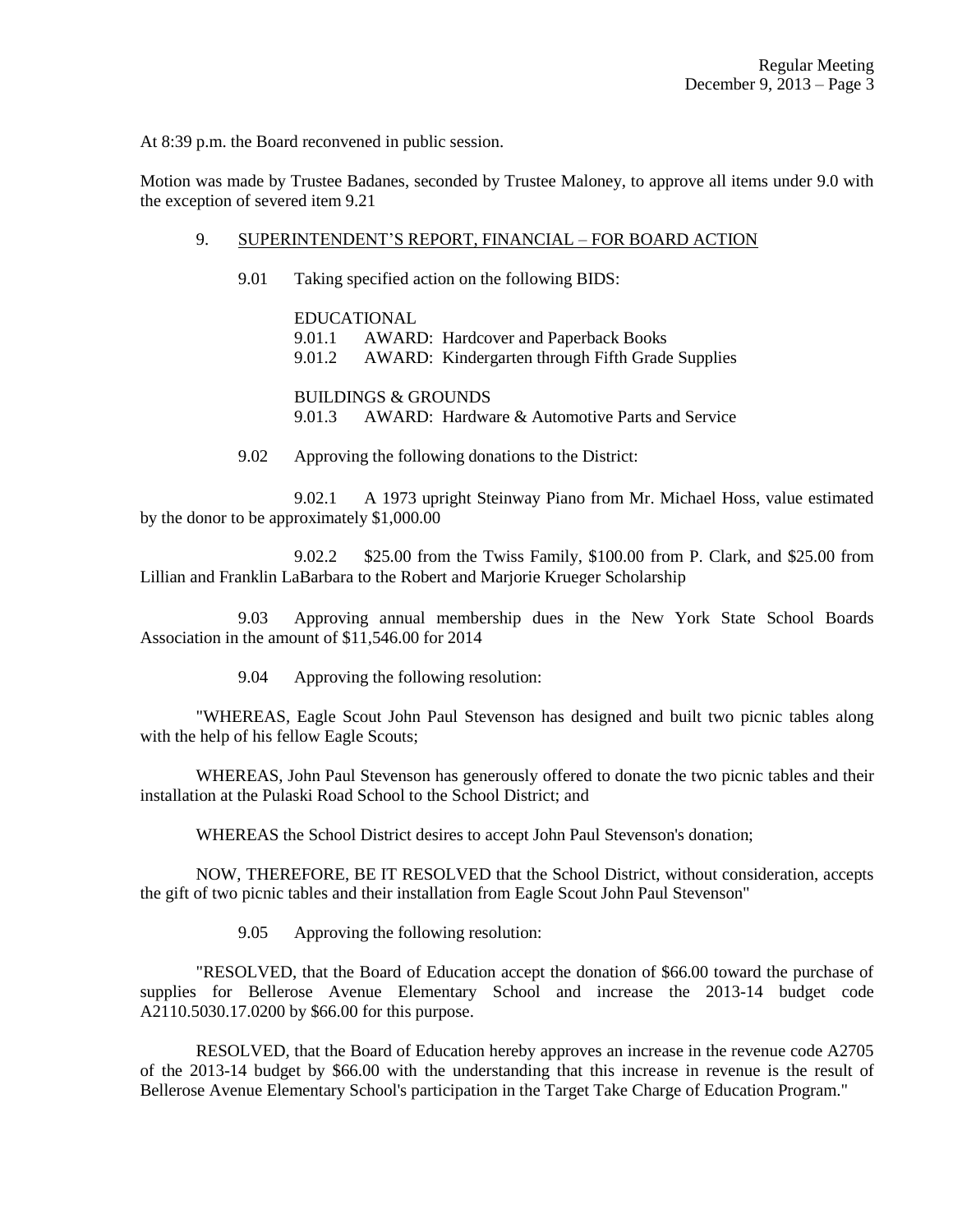9.06 Approving the following resolution:

"RESOLVED, that the Board of Education accept the donation of \$127.00 toward the purchase of supplies for Pulaski Road Elementary School and increase the 2013-2014 budget code A2110.5030.16.0200 by \$127.00 for this purpose.

RESOLVED, that the Board of Education hereby approves an increase in the revenue code A2705 of the 2013-2014 budget by \$127.00 with the understanding that this increase is the result of Pulaski Road Elementary School's participation in the Target Take Charge of Education Program."

9.07 Approving the following resolution:

"RESOLVED, that the Board of Education hereby gratefully accepts a donation of \$705.00 from Northport-East Northport residents whose names are more fully set forth in the attached document, for the purposes of covering the cost of transportation for a Northport High School Urban Studies class field trip on November 21, 2013 and increase the 2013-2014 budget code A2110.4161.30.2903 by \$705.00 for this purpose.

BE IT RESOLVED, that the Board of Education hereby approves an increase in the revenue code A2705 of the 2013-2014 budget by \$705.00 with the understanding that this increase in revenue is the result of donations from Northport-East Northport residents."

9.08 Approving the following resolution:

"BE IT RESOLVED, that the Board of Education hereby gratefully accepts a donation of \$525.00 from Northport-East Northport residents whose names are more fully set forth in the attached document, for the purposes of covering the cost of transportation for a Northport High School Urban Studies class field trip on October 29, 2013 and increase the 2013-2014 budget code A2110.4161.30.2903 by \$525.00 for this purpose.

BE IT RESOLVED, that the Board of Education hereby approves an increase in the revenue code A2705 of the 2013-2014 budget by \$525.00 with the understanding that this increase in revenue is the result of donations from Northport-East Northport residents."

9.09 Approving the following resolution:

"BE IT RESOLVED, that the Board of Education hereby gratefully accepts a donation of \$412.50 from Northport-East Northport residents whose names are more fully set forth in the attached document, for the purposes of covering the cost of a Northport High School Marine Science class field trip on November 27, 2013 and increase the 2013-2014 budget code A2110.4161.30.2903 by \$412.50 for this purpose.

BE IT RESOLVED, that the Board of Education hereby approves an increase in the revenue code A2705 of the 2013-2014 budget by \$412.50 with the understanding that this increase in revenue is the result of donations from Northport-East Northport residents."

9.10 Approving the following resolution:

"BE IT RESOLVED, that the Board of Education hereby gratefully accepts a donation of \$12,000.00 from the United Students of Northport for the purposes of covering the cost of the "Challenge Day" program and increase the 2013-2014 budget code A2630.4900.30.3202 by \$12,000.00 for this purpose.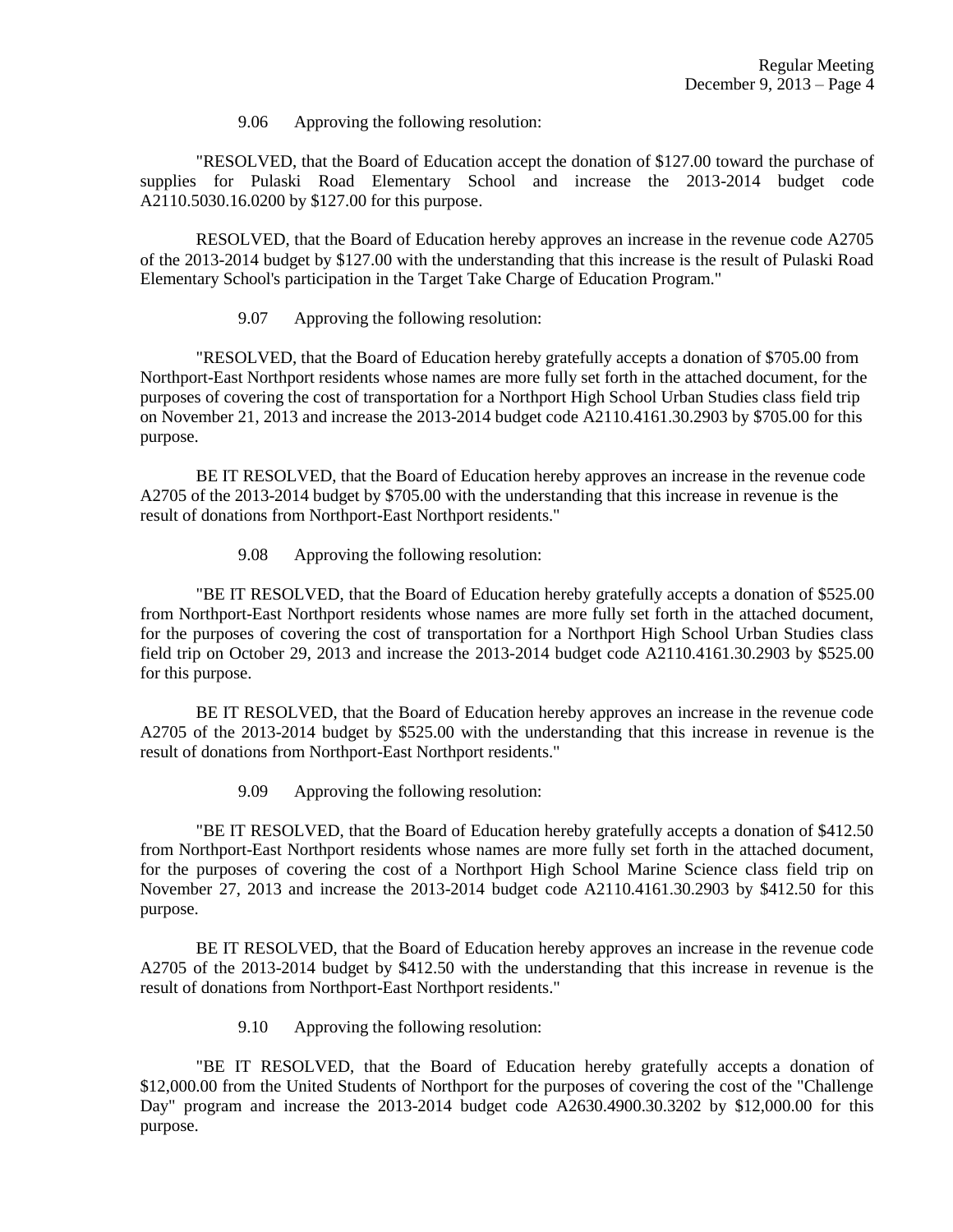BE IT RESOLVED, that the Board of Education hereby approves an increase in the revenue code A2705 of the 2013-2014 budget by \$12,000.00 with the understanding that this increase in revenue is the result of donation from the United Students of Northport."

9.11 Approving the following resolution:

"BE IT RESOLVED, that the Board of Education hereby gratefully accepts a donation of \$3,600 from Northport-East Northport residents whose names are more fully set forth in the attached document, for the purpose of the Northport High School Orchestra trip to Boston and increase the 2013-2014 budget code A2110.4010.00.2100 by \$3,600 for this purpose.

BE IT RESOLVED, that the Board of Education hereby approves an increase in the revenue code A2705 of the 2013-2014 budget by \$3,600 with the understanding that this increase in revenue is the result of donations from Northport-East Northport residents."

9.12 Approving the following resolution:

"BE IT RESOLVED, that the Board of Education hereby gratefully accepts a donation of \$6,272.00 from Northport-East Northport residents whose names are more fully set forth in the attached document, for the purpose of the Northport High School Introduction to Dance, Musical Theatre and Tri-M trip to New York City on March 12, 2014 and increase the 2013-2014 budget code A2110.4161.30.2903 by \$6,272.00 for this purpose.

BE IT RESOLVED, that the Board of Education hereby approves an increase in the revenue code A2705 of the 2013-2014 budget by \$6,272.00 with the understanding that this increase in revenue is the result of donations from Northport-East Northport residents."

9.13 Approving an Agreement between the Northport-East Northport Union Free School District and Suffolk County Vanderbilt Mansion, Planetarium and Museum (NAS)

9.14 Approving a Supplementary Education Services Agreement between the Northport-East Northport Union Free School District and Traveling Wilderness Experience Inc. (NAS)

9.15 Approving a Supplementary Education Services Agreement between the Northport-East Northport Union Free School District and The Long Island Matrix of Science and Technology (BAS)

9.16 Approving a Supplementary Education Services Agreement between the Northport-East Northport Union Free School District and Threshold Dance Projects Inc. (dba Buglisi Dance Theatre) (IB)

9.17 Approving a Contract between the Northport-East Northport Union Free School District and Suffolk County Vanderbilt Mansion, Museum and Planetarium (PRS)

9.18 Approving an Agreement and Release between the Northport-East Northport Union Free School District and the parents of a Special Education Student for 2013-2014 tuition and transportation

9.19 Approving a 2013-2014 Special Education Services Contract between the Northport-East Northport Union Free School District and Commack Union Free School District

9.20 Approving a Rider to Agreement between the Board of Education of the Northport-East Northport Union Free School District and New York YMCA Camp Greenkill Outdoor Education Center (NMS)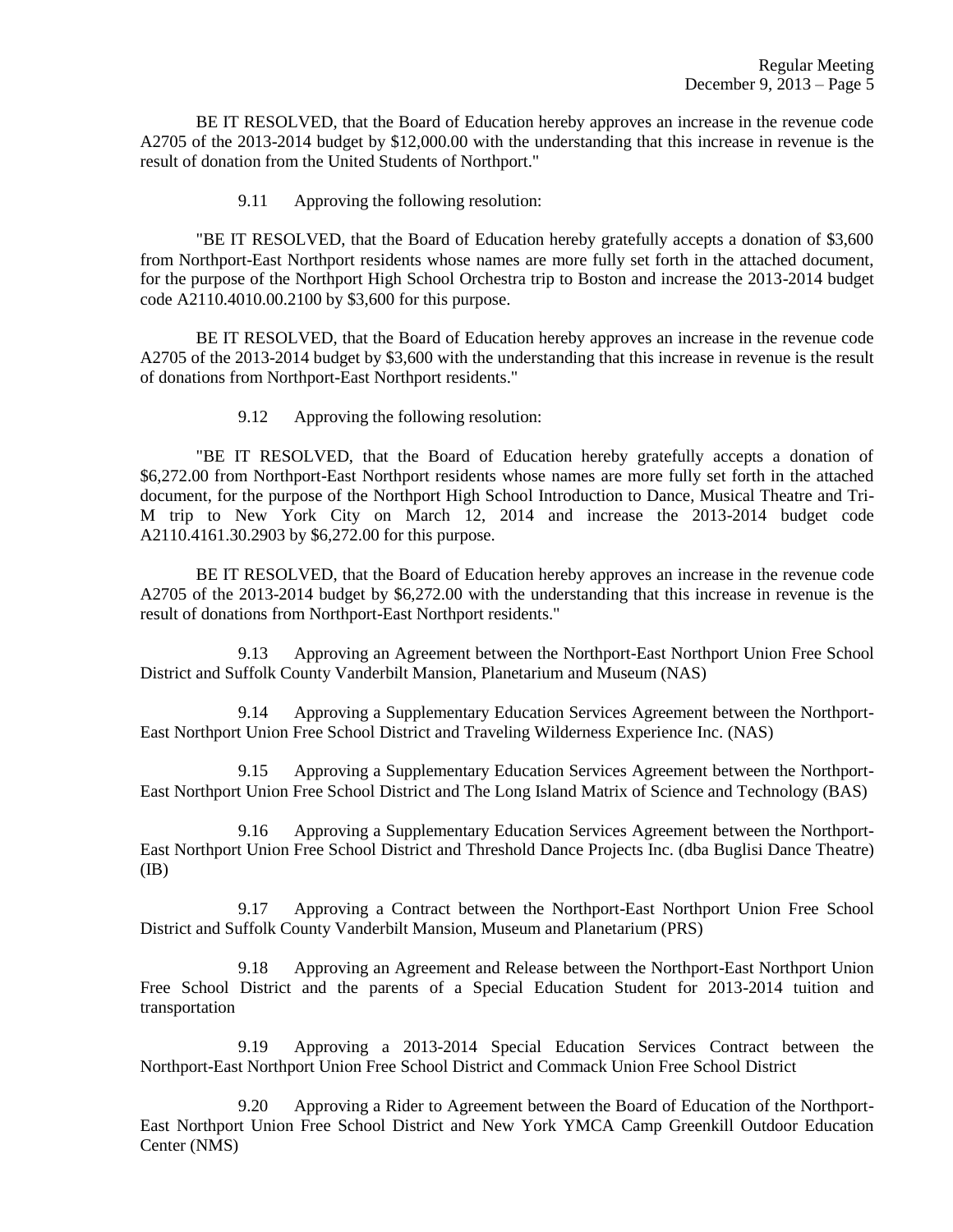9.21 Severed

9.22 Approving a Consultant Agreement between the Board of Education of the Northport-East Northport Union Free School District and Ryan's Story Presentation Ltd.

9.23 Approving an Agreement between the Board of Education of the Northport-East Northport Union Free School District and DJF Events, Inc. (NMS)

9.24 Approving transfer of general fund appropriations in the 2013-2014 budget

9.25 Approving an Engagement Letter between the Northport-East Northport Union Free School District and Hawkins Delafield & Wood LLP for services related to the examination by the Internal Revenue Service of Tax Anticipation Notes for 2011-2012 Taxes

9.26 Approving the following resolution:

"RESOLVED, that the Board of Education hereby approves an increase in the appropriation A2855.4010.00.1501 (Contract Services - Boys' Athletics) by \$16,750 and an increase in the appropriation A2855.4010.00.1501 (Contract Services - Girls' Athletics) by \$43,250 with the understanding that these increases in appropriations are the result of a grant-in-aid to support general expenses.

RESOLVED, that the Board of Education hereby approves an increase in the revenue code A3289 (Other State Aid) of the 2013-2014 budget by \$60,000 with the understanding that this increase in revenue is the result of a grant-in-aid from The State Education Department."

9.27 Approving the following resolution:

"BE IT RESOLVED, that the Board of Education of the Northport-East Northport Union Free School District hereby rescinds its November 4, 2013 award of the energy performance contract to Johnson Controls, Inc."

9.28 Approving the following resolution:

"WHEREAS, the Board of Education of the Northport-East Northport Union Free School District desires to embark upon an energy performance contract for energy related capital improvements at the District's facilities, including the installation of lighting fixture retrofit and ceiling replacements, lighting fixture controls, building envelope improvements, energy management system upgrades, steam trap replacements, heating system upgrades, computer power management software, water conservation, vending machine controls, air conditioner compressor controllers, transformer replacement, refrigeration compressor controllers, refrigeration upgrades, destratification fans, building envelope improvements attic insulation and unit ventilator mechanical refurbishment in connection with an energy performance project (the "Project"); and

WHEREAS, said capital improvements are subject to classification under the State Environmental Quality Review Act (SEQRA); and

WHEREAS, the *replacement, rehabilitation or reconstruction of a structure or facility, in kind, or the same site, including upgrading buildings to meet building or fire codes* is classified as a Type II Action under the current Department of Environmental Conservation SEQR Regulations (Section 6 N.Y.C.R.R.  $617.5(c)(2)$ ; and

WHEREAS, the SEQR Regulations declare Type II Actions to be actions that have no significant impact on the environment and require no further review under SEQRA; and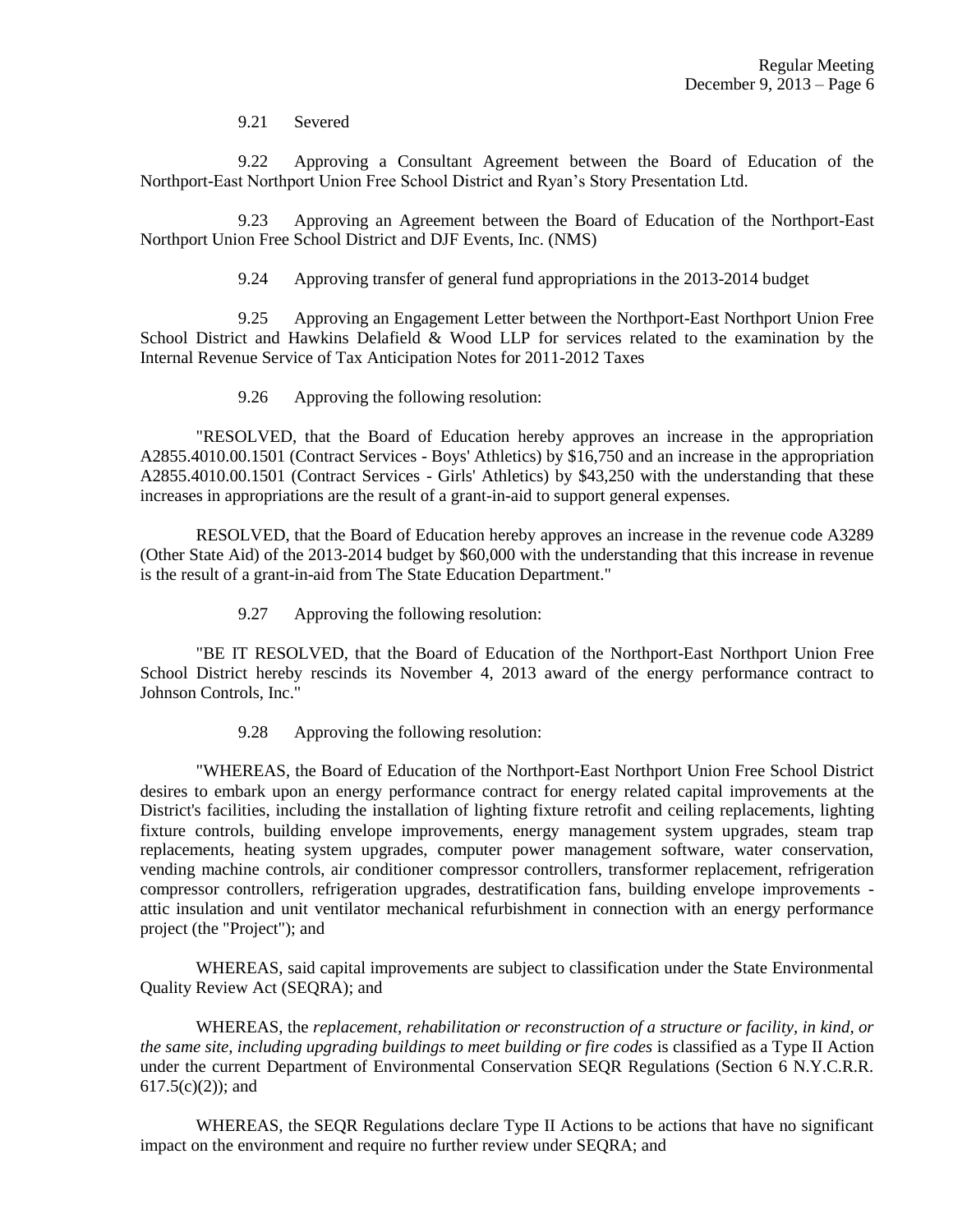WHEREAS, the Board of Education, as the only involved agency, has examined all information related to the energy performance project and has determined that, based on recommendation from the District's Engineer for the Energy Performance Contract, ECG Engineering, P.C., in connection with its review and examination of the energy performance project, that such Project is classified as a Type II Action pursuant to Section  $617.5(c)(2)$  of the SEQRA Regulations;

NOW, THEREFORE, BE IT RESOLVED, that the Board of Education hereby declares itself lead agency in connection with the requirements of the State Environmental Quality Review Act; and

BE IT FURTHER RESOLVED, that the Board of Education hereby declares that the energy performance project is a Type II Action, which requires no further review under SEQR; and

BE IT FURTHER RESOLVED, that the Board of Education hereby shall forward an official copy of this Resolution to the New York State Education Department together with a copy of the correspondence from the New York State Office of Parks, Recreation and Historic Preservation in connection with its request for approval of the listed project from the New York State Education Department."

9.29 Approving the following resolution:

"WHEREAS, the Board of Education of the Northport-East Northport Union Free School District publicly requested proposals for a "District-wide Energy Project" (The "Project") on May 31, 2012;

WHEREAS, the School District received proposals from energy performance contracting firms in response to its request for proposals, which were opened by the School District on August 2, 2012;

WHEREAS, the School District Administration and the School District's Engineer, ECG Engineering, P.C. ("ECG") reviewed and evaluated the proposals submitted by the energy performance contracting firms in connection with the Project;

WHEREAS, based upon said review and evaluation of the proposals, Johnson Controls, Inc. ("JCI") was requested to perform a detailed Energy Performance Audit of the School District's facilities;

WHEREAS, the Board of Education authorized JCI to perform a detailed Energy Performance Audit at no cost to the District at is public Board meeting held on October 1, 2012;

WHEREAS, JCI subsequently performed a Detailed Energy Performance Audit for the proposed energy performance project at the School District;

WHEREAS, JCI submitted said Energy Audit to the School District in or about February 2013;

WHEREAS, based upon the School District Administration's review of the Energy Project, the Detailed Energy Audit submitted by JCI and the recommendation of ECG Engineering, P.C. in connection with its review and examination of the Energy Project and the Detailed Energy Audit, the School District Administration recommends that the Board of Education enter into the energy performance contract with JCI in accordance with the terms and conditions of the energy performance agreement attached hereto; and

WHEREAS, the Board of Education has determined that it is in the best interest of the School District to enter into an energy performance contract with JCI;

NOW THEREFORE, BE IT RESOLVED, that the Board of Education of the Northport-East Northport Union Free School District authorizes the Board of Education to enter into an energy performance contract with JCI, for the purpose of improving the efficiency of the School District's energy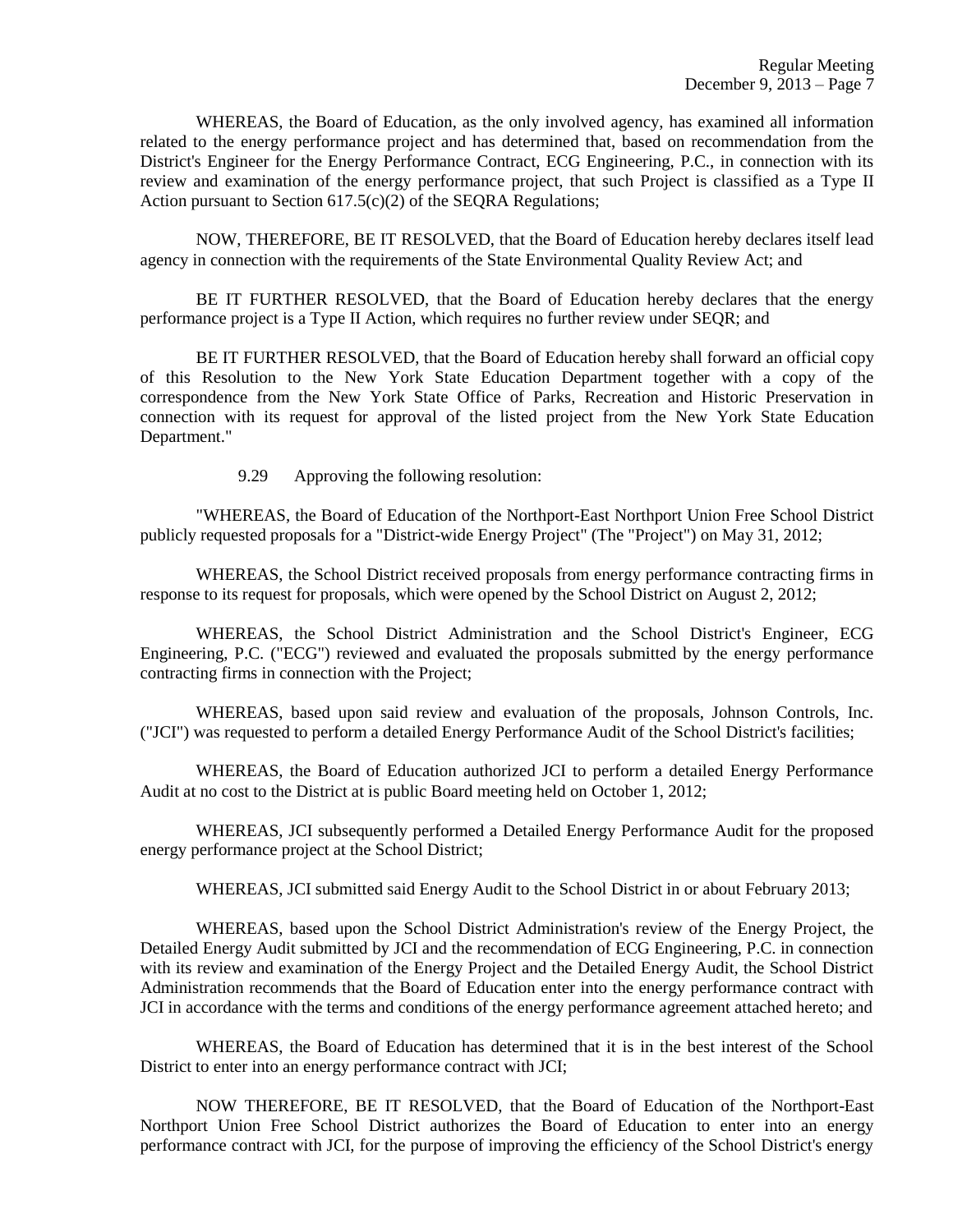systems in accordance with the terms and conditions set forth in the attached energy performance contract; and,

BE IT FURTHER RESOLVED, that the Board of Education authorizes the Board President to execute the necessary documents to effectuate said energy performance contract between the Board of Education and JCI."

9.30 Approving the Corrective Action Plan to the 2012-2013 Internal Audit Report on Cash Management

9.31 Approving the Corrective Action Plan to the 2012-2013 Internal Audit Risk Assessment Update Report

9.32 Approving the Corrective Action Plan to the June 30, 2013 External Audit

9.33 Approving the Corrective Action Plan to the 2012-2013 Internal Audit Report on Extraclassroom Activity Fund

Vote on Trustee Badanes' motion to approve all items under 9.0 with the exception of severed item 9.21 was unanimously carried by those present.

Motion was made by Trustee McCue, seconded by Trustee Sabia, to approve item 9.21

9.21 Approving a Consultant Agreement between the Northport-East Northport Union Free School District and Long Island Center for Arts and Sciences for Various Presentations for the 2013- 2014 School Year

Vote on Trustee McCue's motion was as follows:

YES: Mr. Badanes, Ms. Binger, Mr. Maloney, Mrs. McCue, Mr. Rapiejko, Mr. Sabia, Mrs. **Thompson** 

ABSTAIN: Mr. Waldenburg

Motion passed.

### 10. SUPERINTENDENT' REPORT – FOR INFORMATION ONLY

10.01 Schedule H – Use of Facilities

10.02 State Education Department Income Eligibility Guidelines for free and reduced price meals or free milk for 2013-2014 school year

### 11. UNFINISHED BUSINESS

# 12. NEW BUSINESS

12.01 Letter to Governor Cuomo regarding support of the Suffolk County School Superintendents Association's letter to Commissioner John King.

Motion was made by Trustee Badanes, seconded by Trustee Sabia, to approve a letter to Governor Cuomo regarding support of the Suffolk County School Superintendents Associations' letter to Commissioner John King and authorizing the Board President to sign the letter on behalf of the Board.

Unanimously carried by those present.